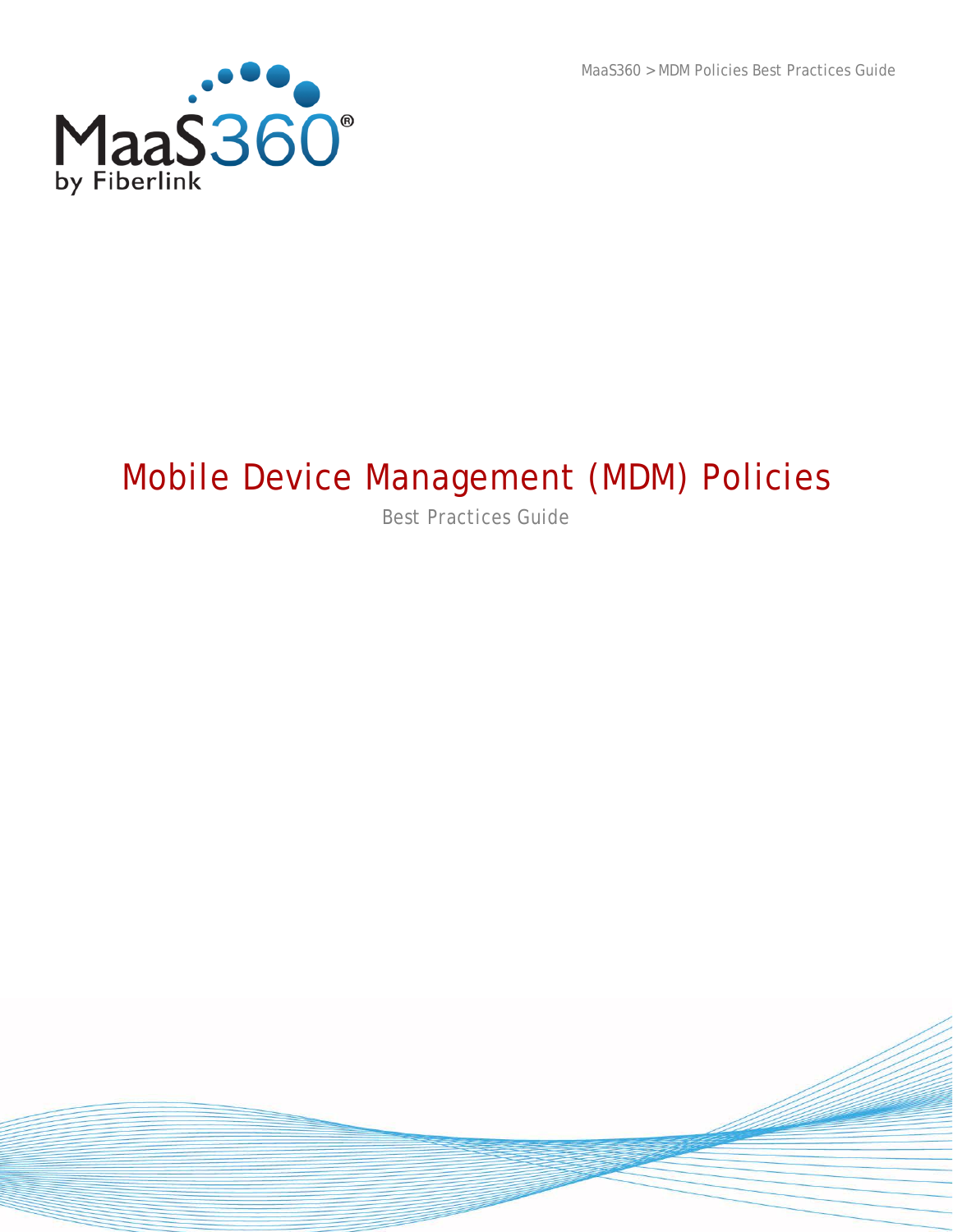MaaS360 > MDM Policies Best Practices Guide



Copyright © 2012 Fiberlink Communications Corporation. All rights reserved.

Information in this document is subject to change without notice. The software described in this document is furnished under a license agreement or nondisclosure agreement. The software may be used or copied only in accordance with the terms of those agreements. No part of this publication may be reproduced, stored in a retrieval system, or transmitted in any form or any means electronic or mechanical, including photocopying and recording for any purpose other than the purchaser's personal use without the written permission of Fiberlink Communications Corporation.

All brands and their products are trademarks or registered trademarks of their respective holders and should be noted as such.

Fiberlink Communications Corporation 1787 Sentry Parkway West Blue Bell, PA 19422

May 2012

021

2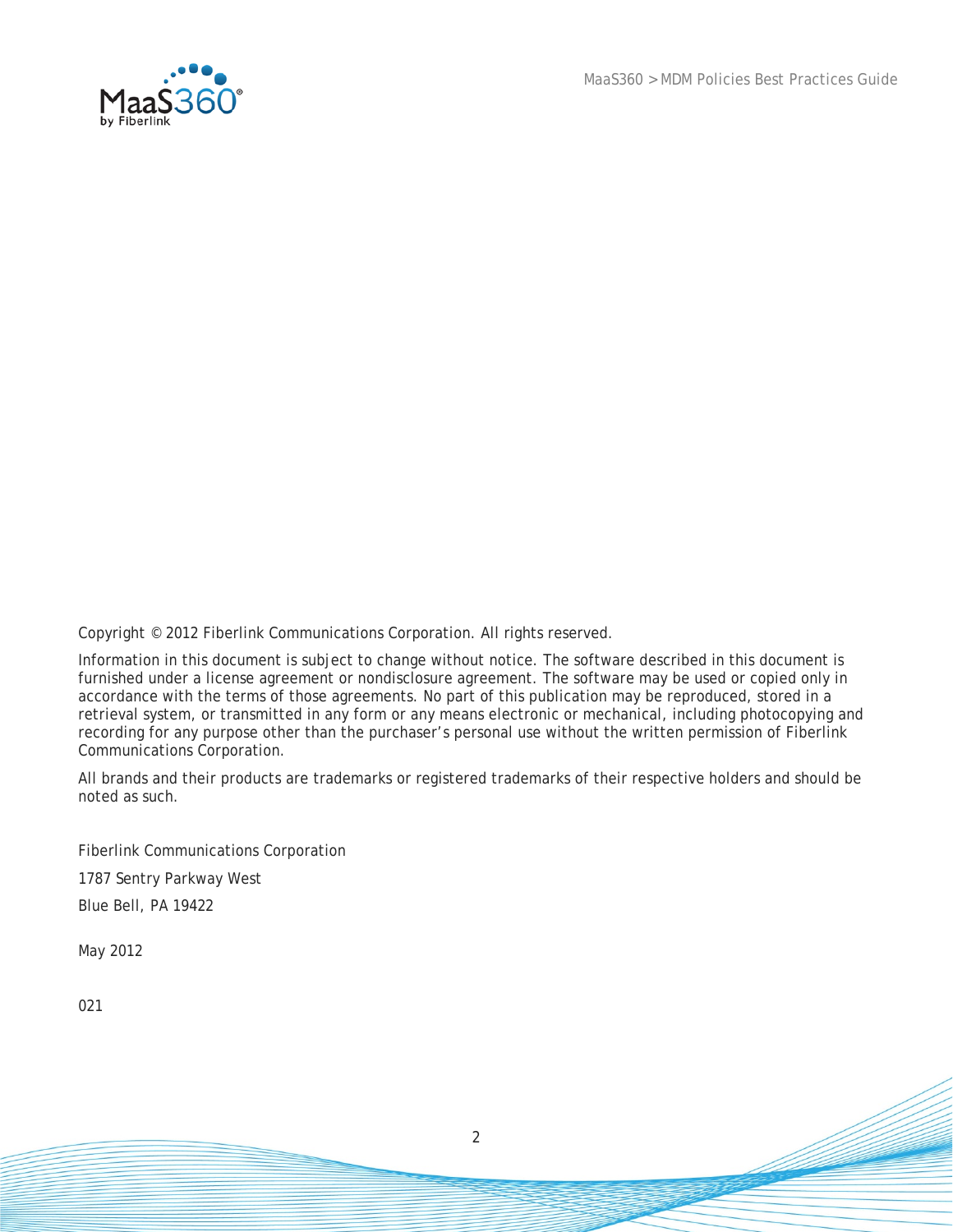



### **Table of Contents**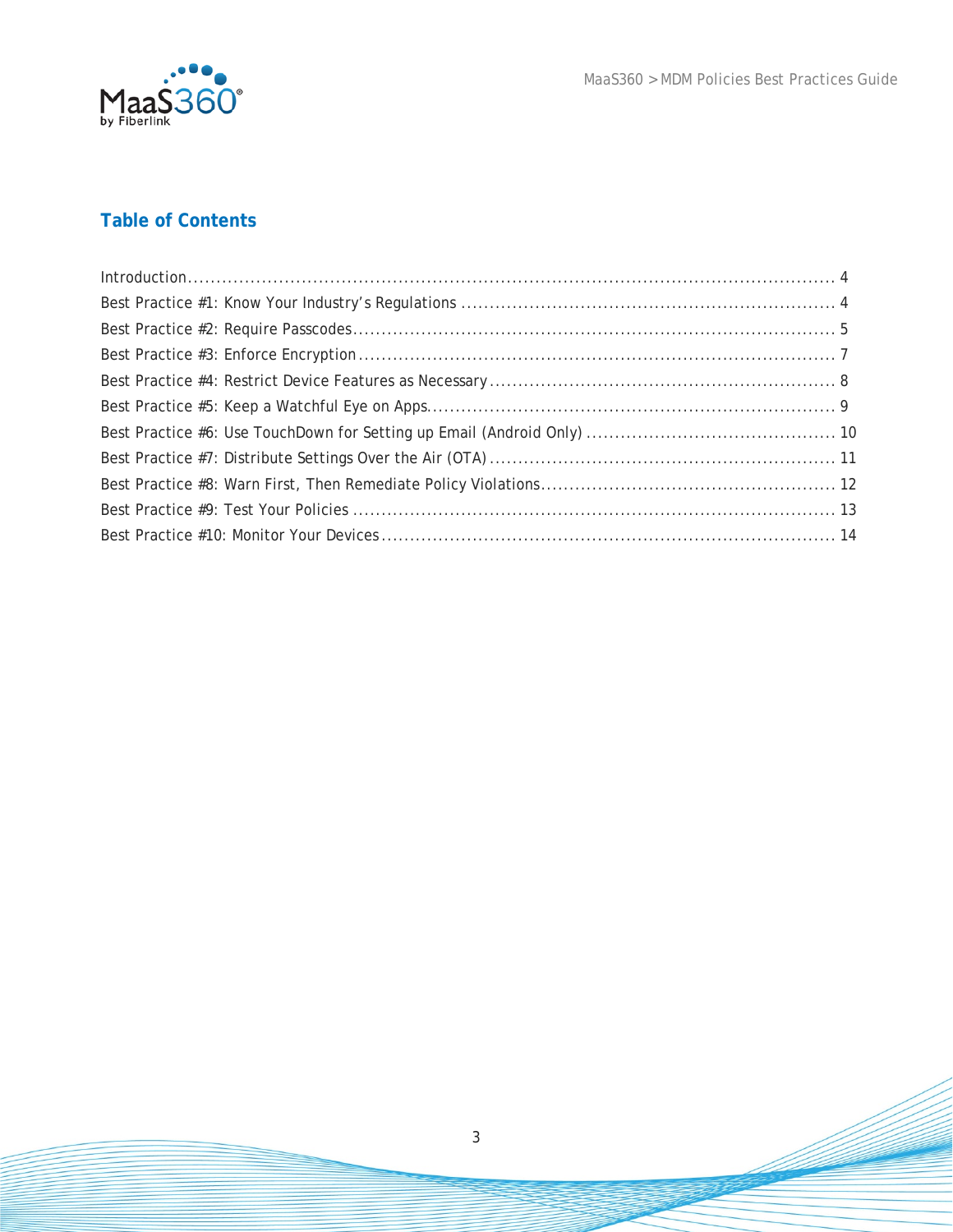

### <span id="page-3-0"></span>Introduction

This document is designed to give you Mobile Device Management (MDM) best practices we've developed while working with our extensive customer base.

It will also show you how MaaS360 can help you.

MaaS360 is designed to give you maximum control over mobile devices, so you can reduce risks to your corporate data without jeopardizing employee productivity. It will watch over your devices, both employee-owned and those provided by the corporation, making sure they comply with corporate security policies. You can set it up so that you don't have to do anything if devices fall out of compliance—MaaS360 can take action automatically. Some of these actions include:

- Warning the administrator that there could be a problem
- Sending a message telling the user to do something
- Preventing the user from accessing his corporate email account from his device
- Wiping corporate data, apps and documents from the device while leaving personal data untouched

For example, you can create a policy listing restricted, approved and required apps for your users. If they are out of compliance, the device can be restricted from accessing corporate email accounts, Wi-Fi, and the VPN after 24 hours. You can then assign this policy to all the active Android devices that have reported in to MaaS360 in the last seven days.

### <span id="page-3-1"></span>Best Practice #1: Know Your Industry's Regulations

Many of your decisions will be grounded in the regulations for your industry.

For example, if you are in the Healthcare industry, you'll need to comply with the requirements of the Health Insurance Portability and Accountability Act of 1996 (HIPAA) and the Health Information Technology for Economic and Clinical Health Act (HITECH Act).

Armed with this knowledge you can set up your policies. Most companies only have a few policies:

- 1. Corporate devices
- 2. Personal devices
- 3. iOS devices
- 4. Android devices

Keep it simple. Many of your settings will be the same for each policy, because the requirements of your industry will be the same. Maintenance will be easier if, as much as it is possible, you treat all your users the same way.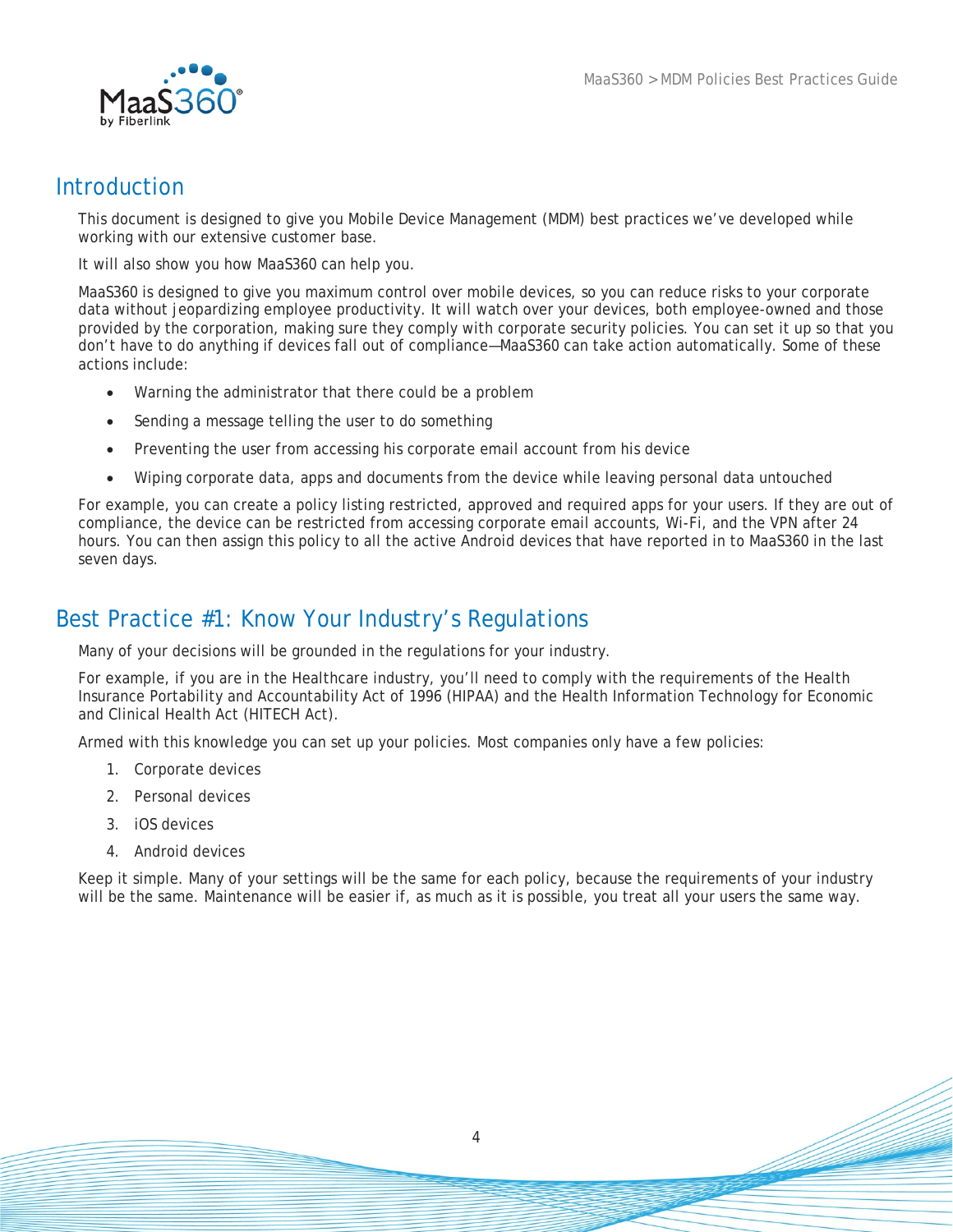# <span id="page-4-0"></span>Best Practice #2: Require Passcodes

Of all the ways to protect your devices, requiring passcodes probably gets you the greatest results with the least effort. Small devices like tablets and smartphones are easy to lose, so the chances of them ending up in someone else's hands are pretty good.

### THE OPTIONS

#### **Types of Passcodes**

| <b>NAME</b>                                      | <b>DESCRIPTION</b>                                                                                                                           | <b>EXAMPLE</b>              |
|--------------------------------------------------|----------------------------------------------------------------------------------------------------------------------------------------------|-----------------------------|
| Simple                                           | Repeating, ascending or descending<br>values                                                                                                 | 1111, 2233, 1234, 0987, xyz |
| <b>Numeric</b>                                   | Requires at least one number                                                                                                                 | 184, 1066, 1490, xyz1       |
| Alphanumeric                                     | Requires at least one letter and one<br>number                                                                                               | itbgc11, g2t, pick1e        |
| Complex, Alphanumeric with<br>Special Characters | Requires at least one letter, one<br>number, and a special character. May<br>also require at least one uppercase and<br>one lowercase letter | TIso4r#, wntg?stio2F, R!h9  |
| Pattern                                          | Android only. The device displays rows<br>of dots, and the user slides his finger<br>across them in a certain order to gain<br>access        |                             |

#### **Minimum Length**

You can have passcodes from one to sixteen characters long. Longer passcodes are more secure, but if you require your users to have very long passcodes your users will have trouble remembering them.

#### **Passcode Expiration**

You can require your users to enter a new passcode after a specified period of time. When time's up, they'll have to change it.

#### **Passcode Reuse**

You can prevent your users from using the same two or three passcodes over and over.

#### OUR RECOMMENDATIONS

- 1. Require passcodes on all devices that will access corporate resources. Passcodes are your first line of defense.
- 2. The most secure passcodes are complex. We recommend requiring your users to have alphanumeric passwords with at least one uppercase and one lowercase letter, even though your industry may not require them yet.
- 3. We recommend that passcodes be at least four or five characters long.
- 4. We recommend that you set up passcode expiration.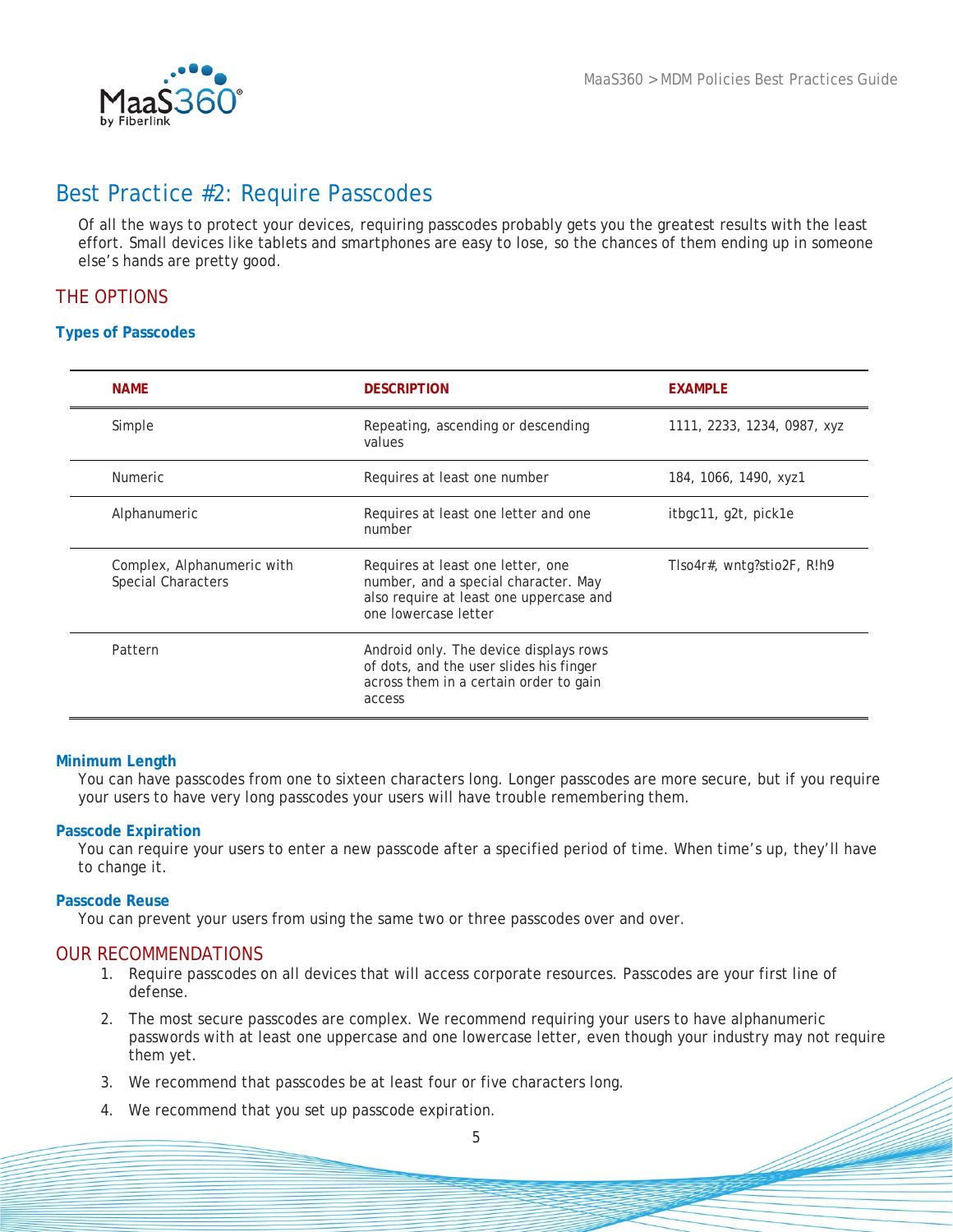

5. Requiring a different passcode *every* time they change it is probably overkill, but you should probably set up some reuse restrictions. Use your industry's rules and regulations as your guide.

### HOW MAAS360 HELPS

MaaS360 allows you to set up passcode policies quickly and easily. We've found that most of our customers don't need many. We provide two default policies to help you: one for iOS devices and one for Androids.

To make your changes, just edit one of MaaS360's default policies. There are even more options than we discussed above. These will come in handy if your industry has very stringent passcode requirements.

| <b>Configure Passcode Policy</b>                                                                                                                    |           |
|-----------------------------------------------------------------------------------------------------------------------------------------------------|-----------|
| <b>Passcode</b>                                                                                                                                     |           |
| <b>Enforce Passcode on Mobile Device</b>                                                                                                            |           |
| <b>Allow Simple Passcode</b><br>Passcode values that are ascending, descending or repeating character<br>sequences (e.g. 1111, 123, 654, abc, xyz). |           |
| Require Alphanumeric in Passcode (at least one letter)                                                                                              |           |
| <b>Minimum Passcode Length</b>                                                                                                                      | 7         |
| Required Number of Special Characters (1-4)                                                                                                         | 1         |
| Maximum Passcode Age (1-730 days, or blank)                                                                                                         | 90        |
| Allowed Idle Time (in minutes) Before Auto-Lock                                                                                                     | 5         |
| Number of Unique Passcodes Required Before Reuse Allowed (1-50, or<br>blank)                                                                        | 5         |
| <b>Grace Period for Device Lock</b>                                                                                                                 | 5 Minutes |
| Number of Failed Passcode Attempts Before All Data Is Erased (4-16)                                                                                 | 10        |
|                                                                                                                                                     |           |

With a few clicks you can make your passcode policy a reality.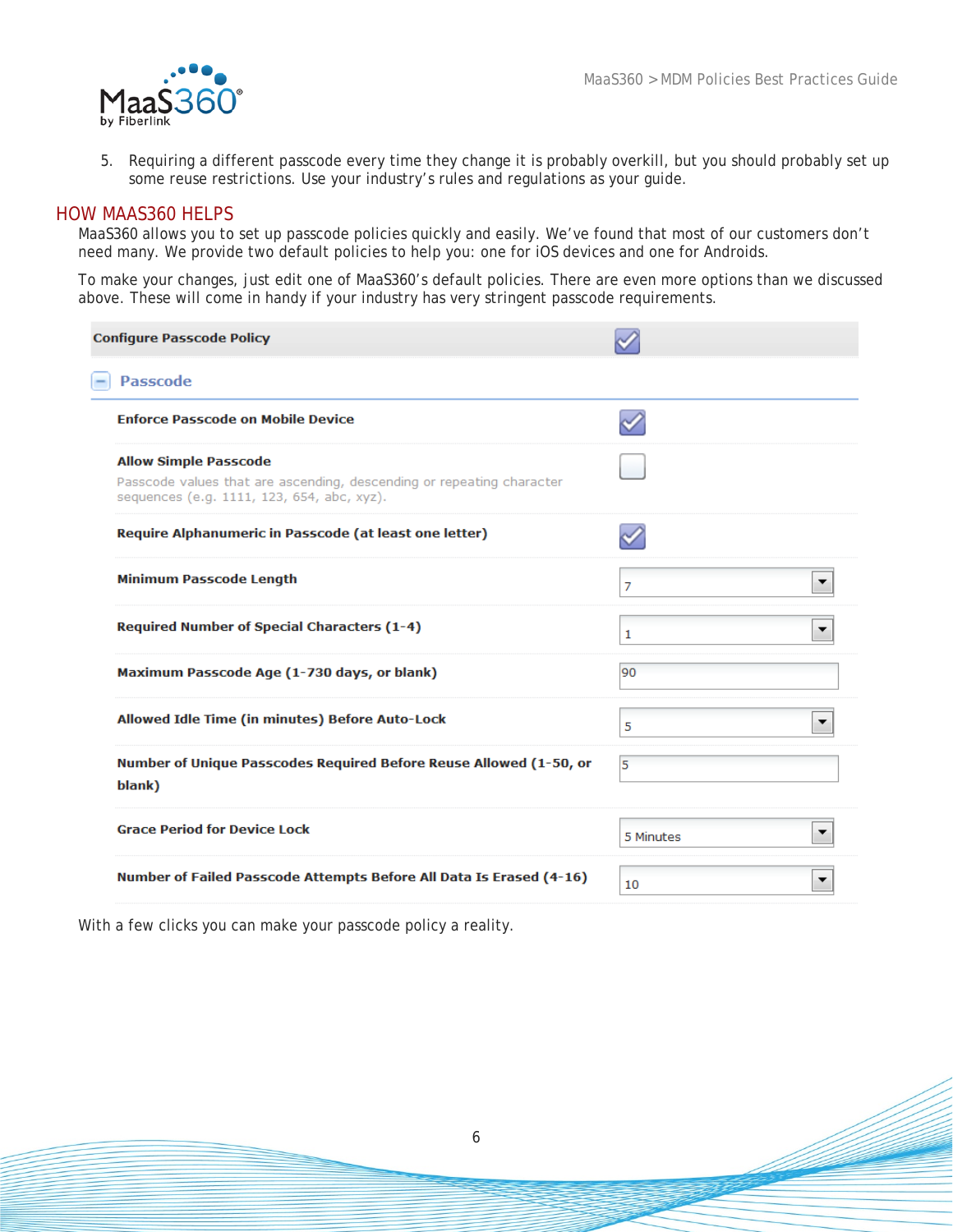

# <span id="page-6-0"></span>Best Practice #3: Enforce Encryption

**Apple's iOS** provides block-level encryption on all devices that are 3GS and higher. When a user sets up a passcode, however, it starts using the file-level encryption data protection element. As a result, if you are requiring your users to protect their iOS devices with a passcode, you don't really need to worry about encryption. iOS will handle it automatically.

**Google's Android** operating system is a different matter. Some devices don't support encryption at all (usually the earlier models and operating system versions). To enforce encryption, you might have to refuse to support some Android devices.

#### OUR RECOMMENDATIONS

Encryption is a must-have. You may encounter some resistance if you don't support devices that cannot be encrypted, but it's worth it in the end to know that your data is safe.

We recommend you prevent any devices that cannot be encrypted from connecting to your corporate resources.

#### HOW MAAS360 HELPS

MaaS360 can identify the Android devices that cannot be encrypted.

| <b>Security Settings</b>                                                                                          |                 |
|-------------------------------------------------------------------------------------------------------------------|-----------------|
| <b>Enforce Device Encryption</b>                                                                                  |                 |
| Supported by devices with Android 3.0 or above and supported by Motorola<br>devices with EDM APIs like Droid Pro. |                 |
| Visible Passwords                                                                                                 | User Controlled |
| Passwords entered in applications will be visible to users as they type.                                          |                 |

You can also use MaaS360's Compliance Engine to block devices from accessing corporate resources.

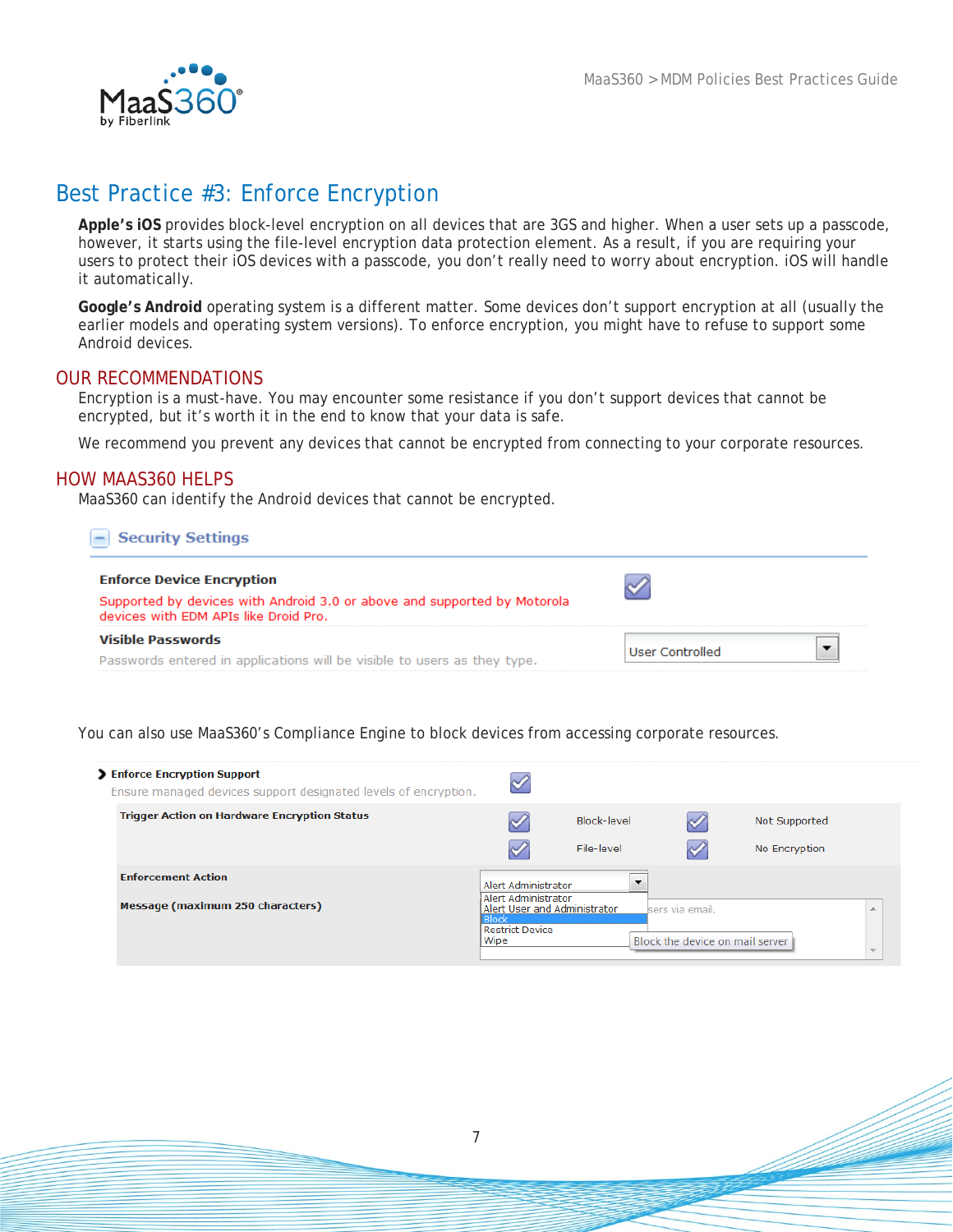

# <span id="page-7-0"></span>Best Practice #4: Restrict Device Features as Necessary

If your industry requires it, you may need to disable certain features on the devices. For example, you might want to disable cameras to protect proprietary information if your users work in a plant.

The operating system makes a difference here, too, because device features are different. For example, you may want to prevent iOS users from storing data to iCloud or from accessing Siri when the device is locked.

#### OUR RECOMMENDATIONS

If these devices are owned by your employees, not given out by the company, you may want to restrict as little as possible. We recommend restricting:

- Accessing Siri when the device is locked
- Bluetooth (or making it non-discoverable)
- Mock locations
- Syncing documents to iCloud (although we don't recommend restricting backing up other things to iCloud or syncing using Photo Stream )
- Camera, screen captures, and YouTube if it is required for your industry

On iOS devices, we recommend the following settings for Safari:

- Leave the fraud warnings on
- Block pop-ups
- Accept cookies only from visited sites

#### HOW MAAS360 HELPS

MaaS360 provides a number of choices for your devices. You can quickly and easily put into place the safeguards to protect devices.

| <b>Allow Cloud Backup</b><br>Supported only on devices with iOS 5 and higher.                                 |  |
|---------------------------------------------------------------------------------------------------------------|--|
| <b>Allow Documents Sync</b><br>Supported only on devices with iOS 5 and higher.                               |  |
| Allow Photo Stream Sync (disallowing can cause data loss)<br>Supported only on devices with iOS 5 and higher. |  |

MaaS360 has even more choices than we've discussed, so you can make sure you're in compliance with your industry's requirements.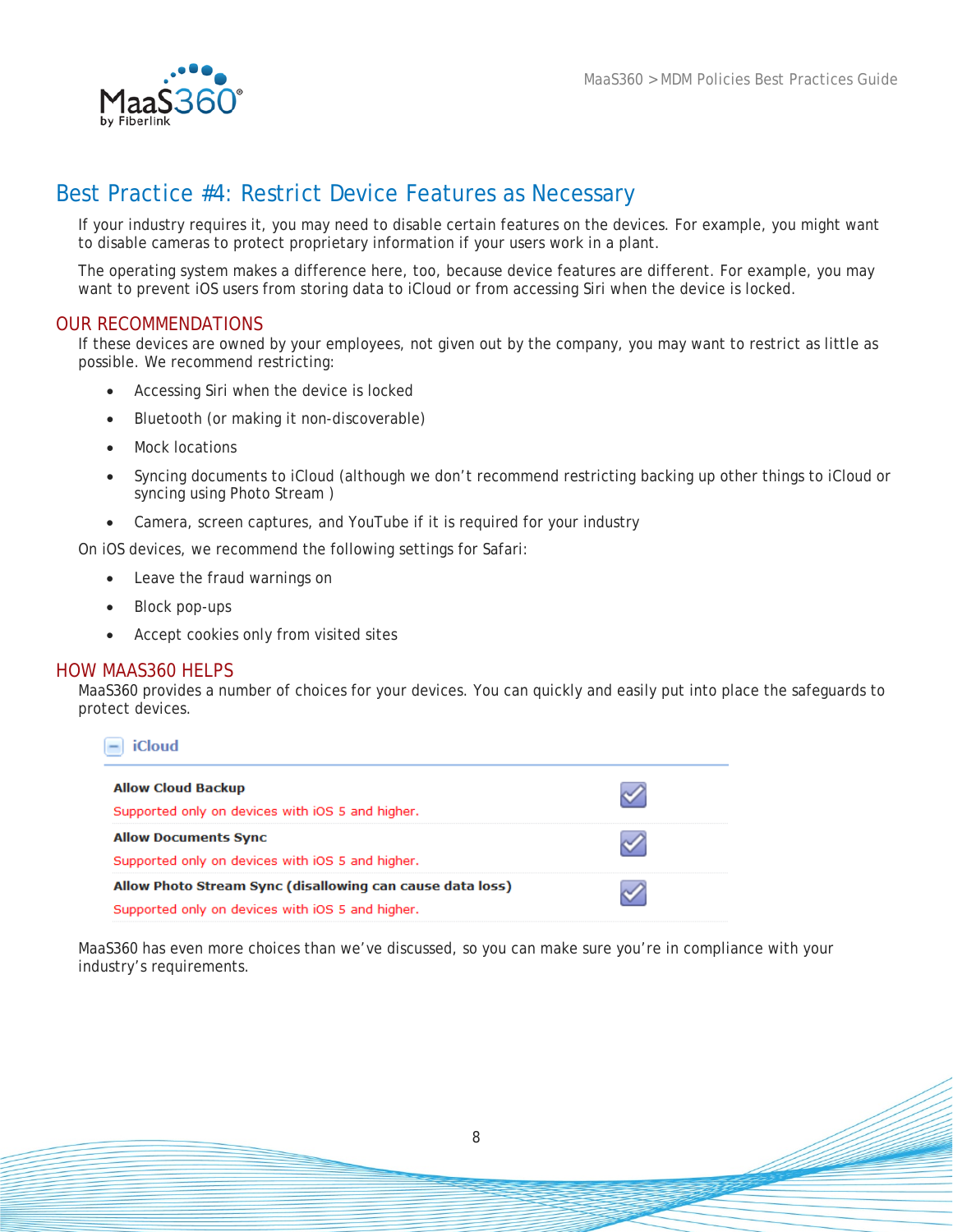

# <span id="page-8-0"></span>Best Practice #5: Keep a Watchful Eye on Apps

Apps can improve productivity enormously, but they can also open up your organization to risks. Some apps like Dropbox allow your users to store documents outside your span of control. It makes things easier for them, but what happens if the employees leave the company?

It might make sense for you to restrict some apps, depending on what is dictated by your industry or corporate security policies. You might also want to allow other apps. Some of our customers also require employees to have the same collaboration tools so teams can work together.

#### OUR RECOMMENDATIONS

- 1. Use your MDM solution to restrict, allow and require apps you need to encourage productivity while keeping your corporate data safe.
- 2. If your MDM solution has one, use a corporate app catalog to push helpful apps to your users.

#### HOW MAAS360 HELPS

Policies allow you to specify restricted, allowed and required apps.

| <b>Restricted Applications</b>                                                                                                               |                                                           |                      |  |
|----------------------------------------------------------------------------------------------------------------------------------------------|-----------------------------------------------------------|----------------------|--|
| <b>Application Name</b>                                                                                                                      | <b>Dropbox</b>                                            | <b>Change Region</b> |  |
| <b>Configure Allowed Applications (App Whitelist)</b><br>Add Name for Apps allowed on managed devices. Any other app would be<br>disallowed. | $\overline{\mathscr{S}}$                                  |                      |  |
| <b>Allowed Applications</b>                                                                                                                  |                                                           |                      |  |
| <b>Application Name</b>                                                                                                                      | Facebook                                                  | <b>Change Region</b> |  |
| <b>Application Name</b>                                                                                                                      | Pages                                                     | <b>Change Region</b> |  |
| <b>Configure Required Applications</b>                                                                                                       | $\mathscr{S}% _{M_{1},M_{2}}^{\alpha,\beta}(\varepsilon)$ |                      |  |
| Add Name for Apps required to be installed on managed devices. This policy<br>can be used in conjunction with Blacklist or Whitelist policy. |                                                           |                      |  |
| <b>Required Applications</b>                                                                                                                 |                                                           |                      |  |
| <b>Application Name</b>                                                                                                                      | MaaS360 for iOS                                           | <b>Change Region</b> |  |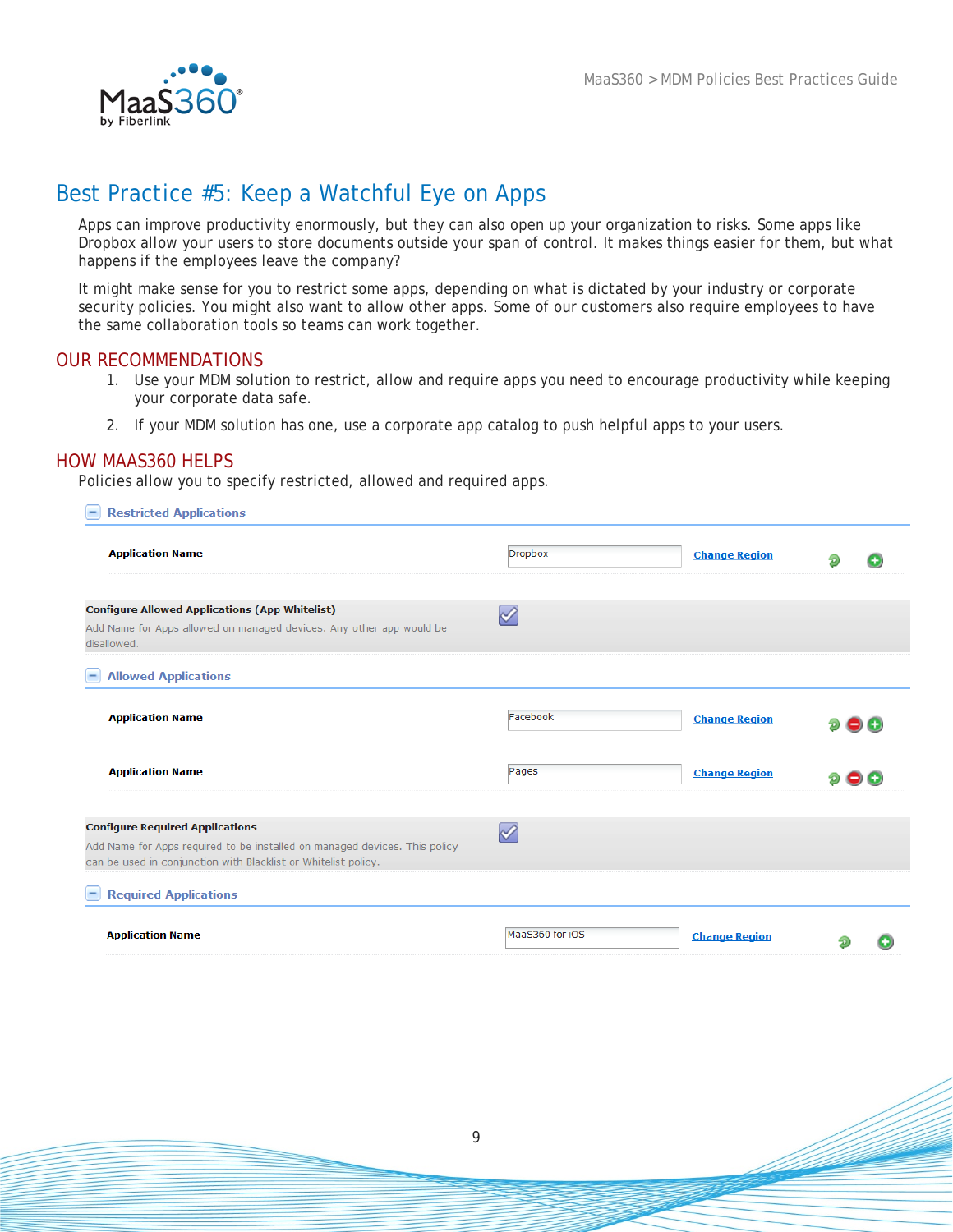



MaaS360 also offers an App Catalog that you can use to push market or enterprise apps directly to your devices.

The App Catalog is set up so it keeps personal apps separate from corporate apps. That way, when an employee leaves the company, you can easily remove all the corporate apps without touching any of the personal ones.

# <span id="page-9-0"></span>Best Practice #6: Use TouchDown for Setting up Email (Android Only)

With NitroDesk's TouchDown product, you can encrypt emails and attachments, prevent unauthorized backups, prevent copying and pasting contacts or emails, and can block attachments from Android devices. It also gives your users a consistent experience, even if they are on different versions of Android.

### OUR RECOMMENDATIONS

- 1. Block native email capabilities on the device
- 2. Block Gmail
- 3. Require users to have TouchDown
- 4. Encrypt emails
- 5. Encrypt attachments

There's an added bonus, too: it's easier to remove corporate settings when employees leave the company.

### HOW MAAS360 HELPS

MaaS360 lets you include TouchDown settings in your policy for Android devices.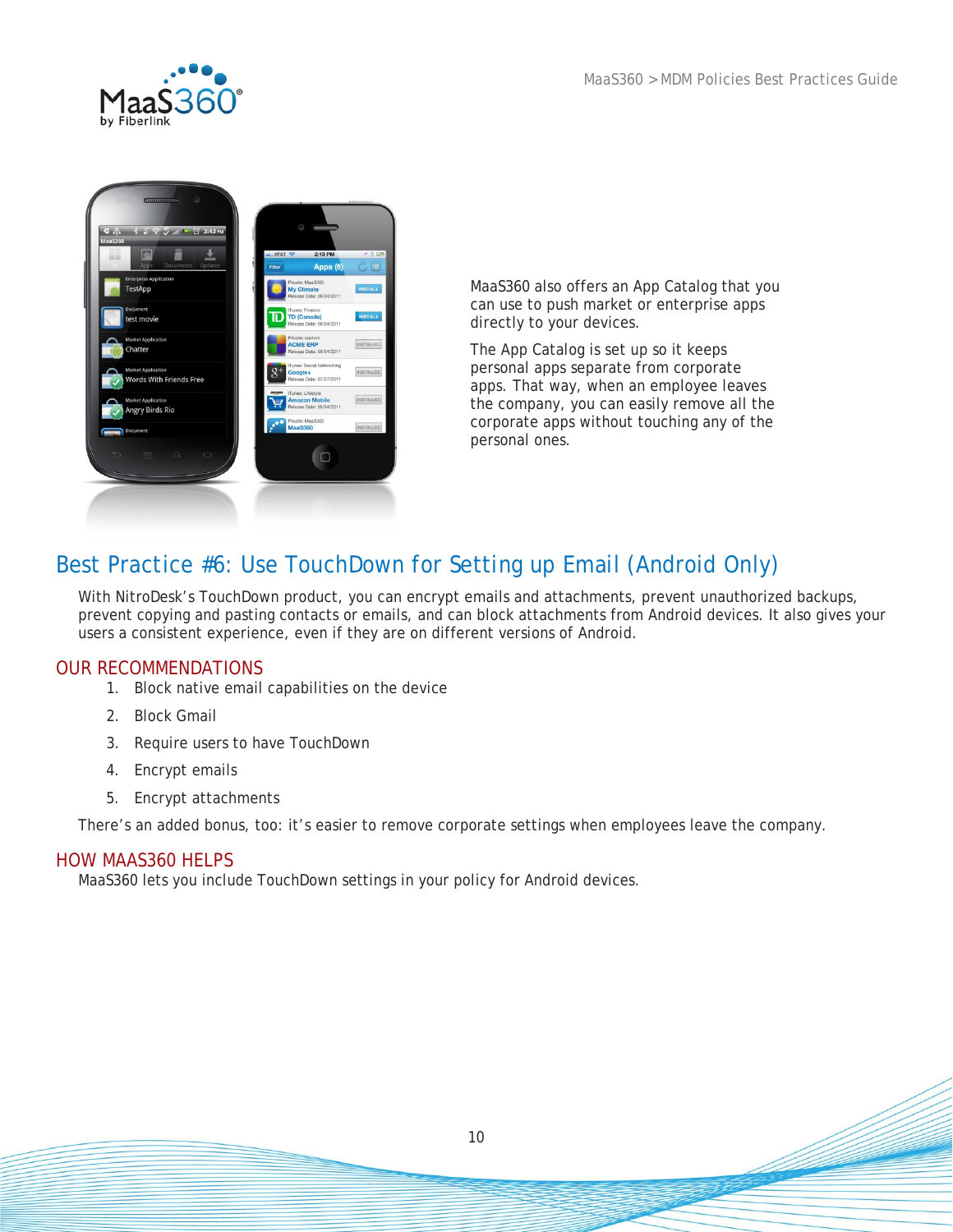

| <b>TouchDown Configuration</b>                                                                                                                             |     |
|------------------------------------------------------------------------------------------------------------------------------------------------------------|-----|
| <b>Prompt User to Install TouchDown</b><br>If TouchDown is not installed on the device, the user will be prompted to install the same from<br>Google Play. |     |
| <b>License Key</b>                                                                                                                                         |     |
| <b>TouchDown Security Settings</b>                                                                                                                         |     |
| <b>Configure TouchDown Passcode</b>                                                                                                                        |     |
| <b>Encrypt Emails</b>                                                                                                                                      |     |
| <b>Encrypt Attachments</b>                                                                                                                                 |     |
| <b>Allow Backup of Emails and Settings</b>                                                                                                                 |     |
| <b>Disable Copy of Contacts to Phone</b>                                                                                                                   |     |
| <b>Disable Copy-Paste from Email</b>                                                                                                                       |     |
| Device Type reported in Exchange Server                                                                                                                    |     |
| <b>Other TouchDown Settings</b>                                                                                                                            |     |
| <b>Allow HTML Formatted Email</b>                                                                                                                          |     |
| <b>Maximum Email Size (KB)</b>                                                                                                                             |     |
| Supported values: 0 to 100 or Blank. Messages exceeding the specified limit will be truncated.                                                             |     |
| Include Past Emails for Selected Date Range*                                                                                                               | All |

# <span id="page-10-0"></span>Best Practice #7: Distribute Settings Over the Air (OTA)

Your wireless network, VPN and passcode settings will probably be the same for all your users. Configuring them all individually would be a lot of extra time and trouble for your IT department. Some MDM solutions will let you create settings once and then push them to your users.

#### OUR RECOMMENDATIONS

Use a policy to push your wireless network, VPN and passcode settings to your users. If you push them OTA, you won't have to touch each device. That can save your IT department a great deal of time and effort. There's an added bonus, too: you don't have to track down all your users and get their devices.

When someone leaves the company, you can remove their access and data the same way. You don't need to try to track down someone's personal device as they're leaving—just remove the settings and information remotely.

#### HOW MAAS360 HELPS

MaaS360 allows you to set up these profiles for your users in minutes. Then you can push them to your users OTA. When someone leaves the company, you can remove the profiles remotely, using the Remote Control action.

11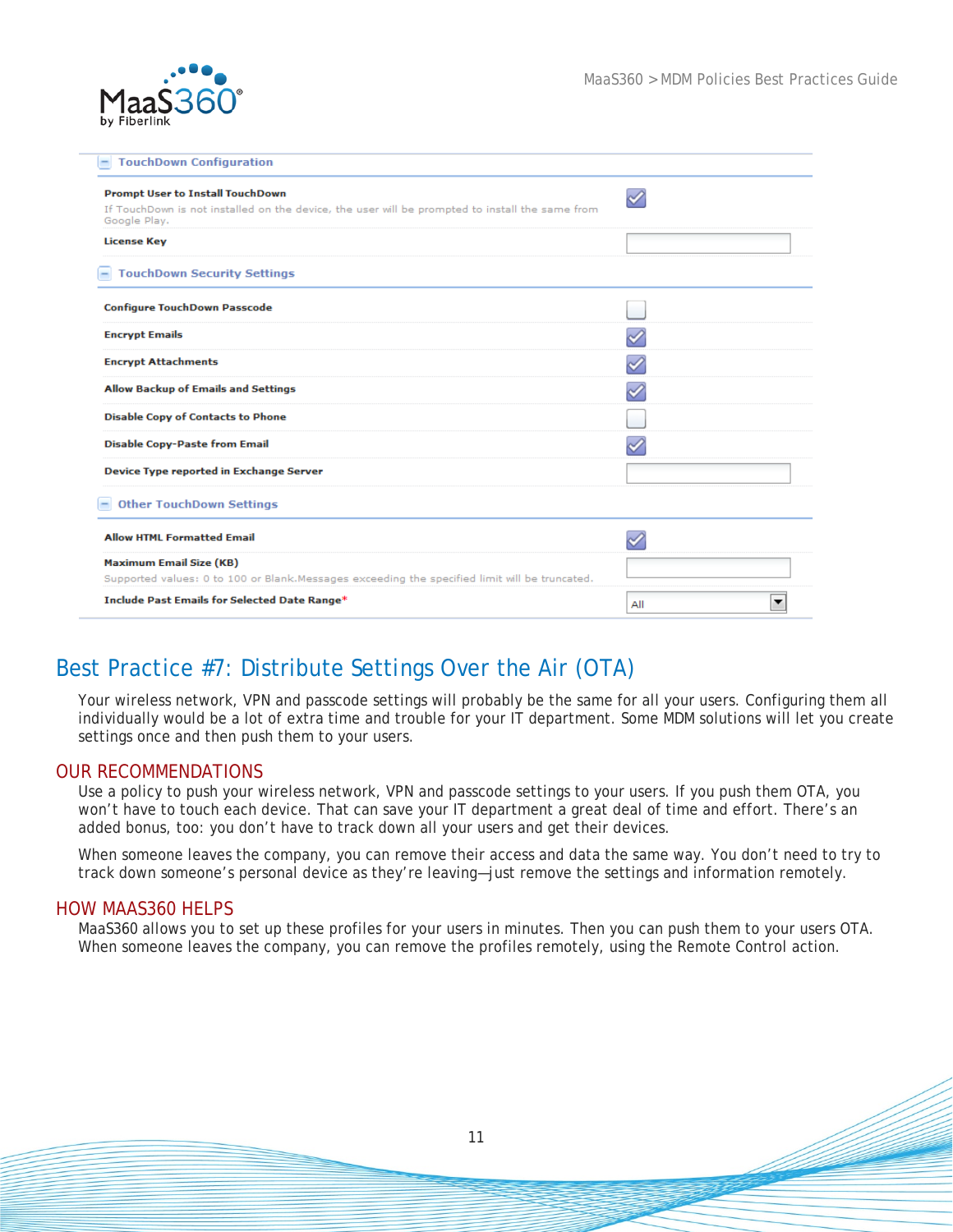

| Wi-Fi: WPA/WPA2 (Enterprise) Profiles                                                                                                                                                                                                                                                                                        |                                                |                      |
|------------------------------------------------------------------------------------------------------------------------------------------------------------------------------------------------------------------------------------------------------------------------------------------------------------------------------|------------------------------------------------|----------------------|
| <b>Configure for type</b>                                                                                                                                                                                                                                                                                                    | $\blacktriangledown$<br>WPA/WPA2 (Enterprise)  |                      |
| <b>Service Set Identifier (SSID)</b><br>Identification of the wireless network to be connected.                                                                                                                                                                                                                              |                                                |                      |
| <b>Auto Join</b>                                                                                                                                                                                                                                                                                                             |                                                |                      |
| <b>Hidden Network</b>                                                                                                                                                                                                                                                                                                        |                                                |                      |
| <b>Encryption Type</b><br>"WPA" corresponds to WPA and WPA2 and applies to both encryption<br>types. Make sure that these values exactly match the capabilities of the<br>network access point. If you're unsure about the encryption type, or would<br>prefer that it applies to all encryption types, use the value "Any". | $\blacktriangledown$<br>--------Select-------- |                      |
| <b>Accepted EAP types</b>                                                                                                                                                                                                                                                                                                    |                                                |                      |
|                                                                                                                                                                                                                                                                                                                              | <b>TLS</b>                                     | <b>TTLS</b>          |
|                                                                                                                                                                                                                                                                                                                              | <b>LEAP</b>                                    | <b>PEAP</b>          |
|                                                                                                                                                                                                                                                                                                                              | <b>EAP-FAST</b>                                | <b>EAP-SIM</b>       |
| Use Protected Access Credential(PAC) (for EAP-FAST)                                                                                                                                                                                                                                                                          |                                                |                      |
| Protected Access Credential (PAC) configuration allows optimized<br>network authentication.                                                                                                                                                                                                                                  | <b>Use PAC</b>                                 | <b>Provision PAC</b> |
|                                                                                                                                                                                                                                                                                                                              | <b>Provision PAC Anonymously</b>               |                      |

# <span id="page-11-0"></span>Best Practice #8: Warn First, Then Remediate Policy Violations

When your users do something that puts them out of compliance, it's a good idea to give them some kind of notice. Although you probably have the ability to take action right away, a better approach is to send them a message and let them remediate the noncompliance on their own.

#### OUR RECOMMENDATIONS

Set up device management options to automatically handle out of compliance situations. Send users a message explaining the company's policy and why they are out of compliance with it. In most cases, you can give them some time to fix the problem before taking action (although there are exceptions).

Your MDM solution should be able to do all this automatically, without your IT department having to learn of the problem and then take action.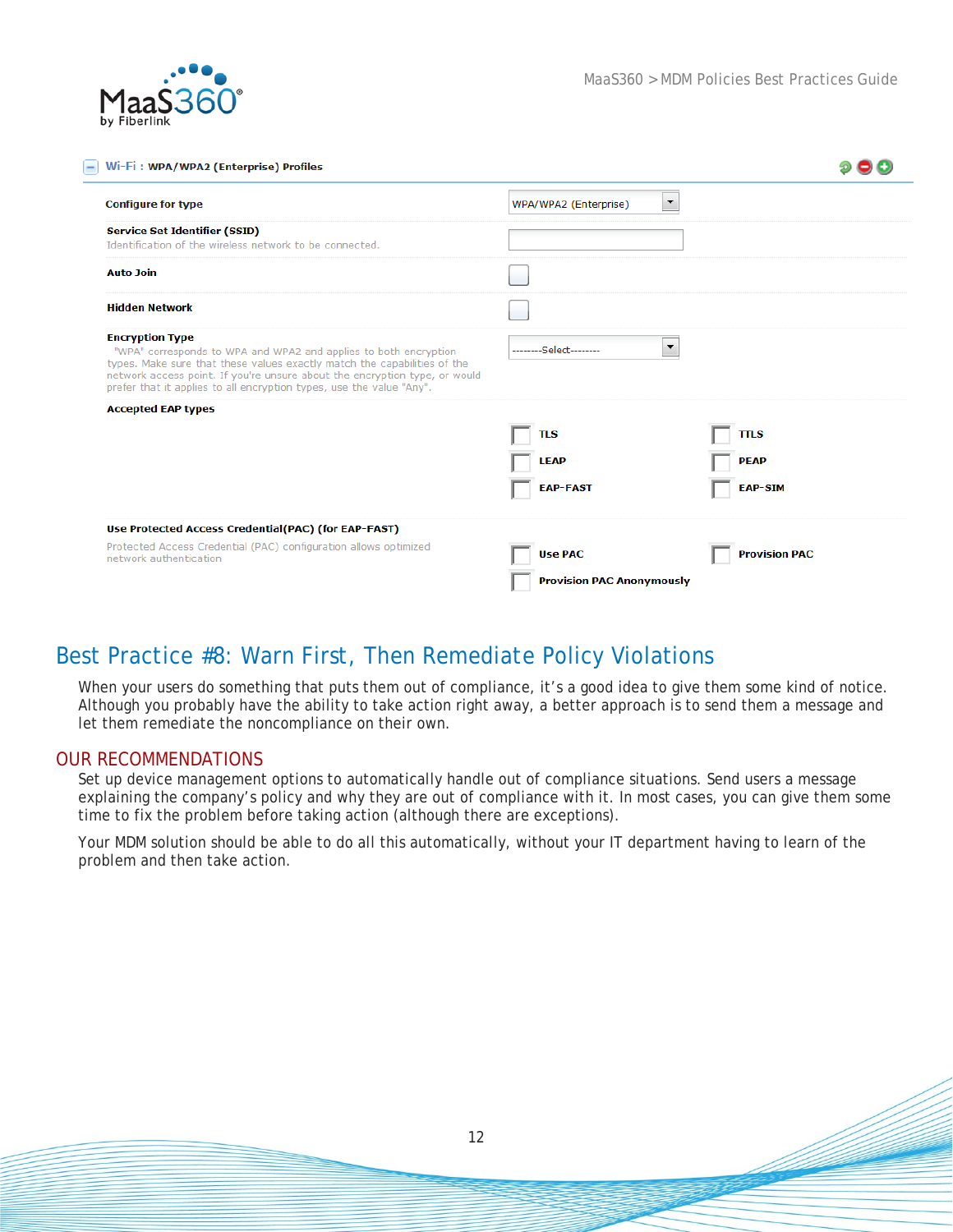

### HOW MAAS360 CAN HELP

With MaaS360's Compliance Engine you can set up automatic enforcement actions.

| Ensure managed devices support designated levels of encryption.                                                                                                                                      |                              |                                                                     |                    |                                                                                                                                                                                   |
|------------------------------------------------------------------------------------------------------------------------------------------------------------------------------------------------------|------------------------------|---------------------------------------------------------------------|--------------------|-----------------------------------------------------------------------------------------------------------------------------------------------------------------------------------|
| <b>Trigger Action on Hardware Encryption Status</b>                                                                                                                                                  |                              | Block-level                                                         |                    | Not Supported                                                                                                                                                                     |
|                                                                                                                                                                                                      |                              | File-level                                                          |                    | No Encryption                                                                                                                                                                     |
| <b>Enforcement Action</b>                                                                                                                                                                            | <b>Block</b>                 | $\blacktriangledown$                                                | Immediate          | ▼<br>after warning                                                                                                                                                                |
| Message (maximum 250 characters)                                                                                                                                                                     |                              | support encyrption. Call the Help Desk for details at 555-555-1212. |                    | You cannot access corporate resources with this device because it does not                                                                                                        |
| Ensure devices are in compliance with application management<br>requirements (required, disallowed & white list policies). Application<br>compliance is based on policy settings assigned to managed |                              |                                                                     |                    |                                                                                                                                                                                   |
|                                                                                                                                                                                                      |                              |                                                                     |                    |                                                                                                                                                                                   |
| <b>Enforcement Action</b>                                                                                                                                                                            | <b>Restrict Device</b>       | $\blacktriangledown$<br>$\overline{\phantom{a}}$                    | 48<br><b>Hours</b> | ▼<br>after warning                                                                                                                                                                |
| devices.<br>Message (maximum 250 characters)                                                                                                                                                         | for details at 555-555-1212. |                                                                     |                    | You have installed a restricted app on your device. If you do not remove it in 48 $\rightarrow$<br>hours, your device will lose access to corporate resources. Call the Help Desk |
| > Restrict Jailbroken (iOS) and Rooted (Android) Devices                                                                                                                                             |                              |                                                                     |                    |                                                                                                                                                                                   |

You can set up enforcement actions for a number of scenarios. Each one can be handled differently—everything from a sending a simple email to the Administrator to remotely performing a selective wipe. Best of all, this can be done without your IT department's involvement.

### <span id="page-12-0"></span>Best Practice #9: Test Your Policies

Before you deploy a policy to any of your users, you should first deploy it to test users. This is especially important if you have a lot of users.

### HOW MAAS360 HELPS

MaaS360 allows you designate a group of users as test users. With a few clicks you can deploy a new policy to those devices so the users can experiment with it. If there's a problem, you can roll back the policy and edit it. If not, you can publish the policy to the actual users.